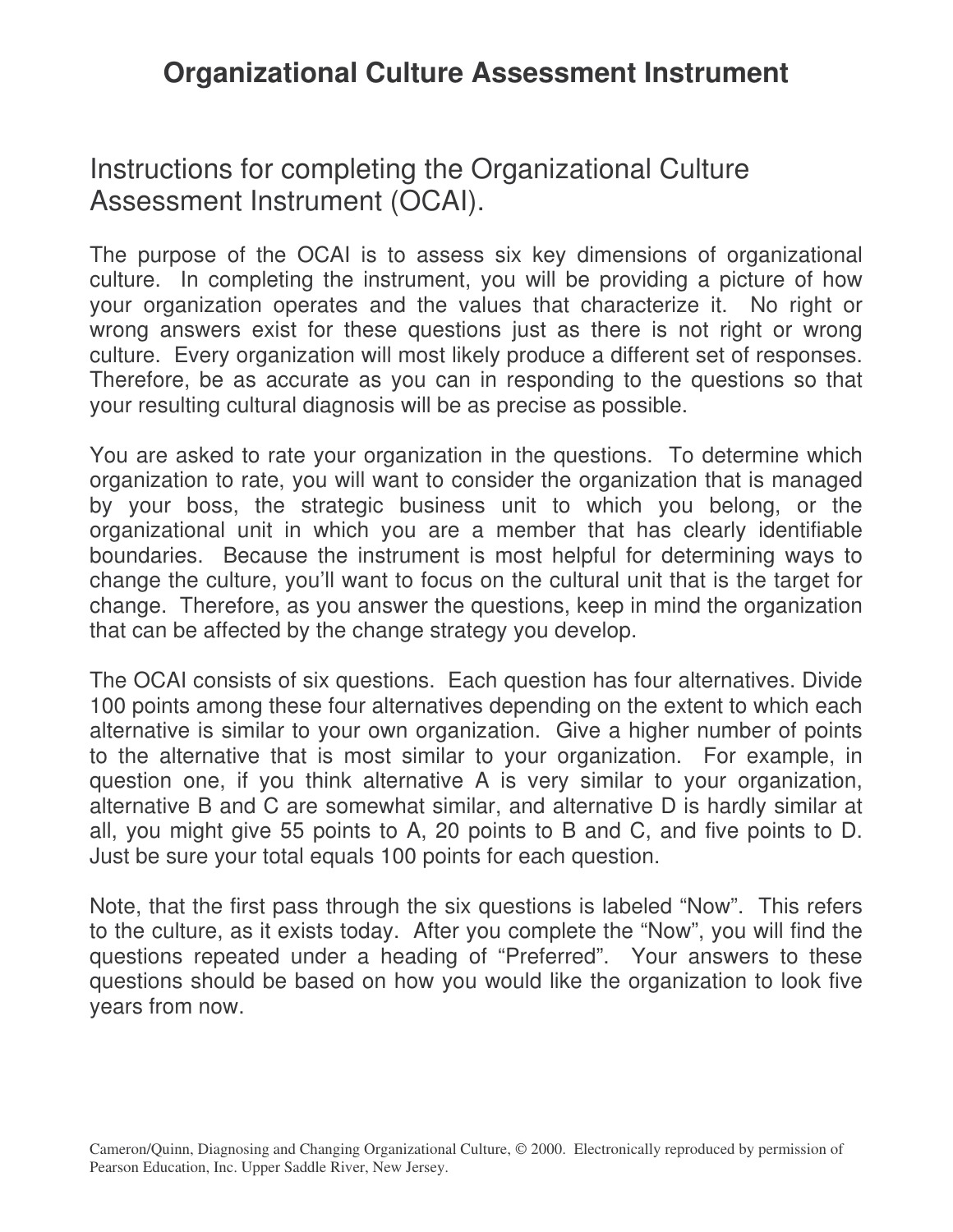# **The Organizational Culture Assessment Instrument – Current**

|   | <b>1. Dominant Characteristics</b>                                                                                                                     | <b>Now</b> |  |
|---|--------------------------------------------------------------------------------------------------------------------------------------------------------|------------|--|
| A | The organization is a very personal place. It is like an extended<br>family. People seem to share a lot of themselves.                                 |            |  |
| B | The organization is a very dynamic entrepreneurial place. People<br>are willing to stick their necks out and take risks.                               |            |  |
| C | The organization is very results oriented. A major concern is with<br>getting the job done. People are very competitive and achievement<br>oriented.   |            |  |
| D | The organization is a very controlled and structured place. Formal<br>procedures generally govern what people do.                                      |            |  |
|   | Total                                                                                                                                                  |            |  |
|   | 2. Organizational Leadership                                                                                                                           | <b>Now</b> |  |
| A | The leadership in the organization is generally considered to<br>exemplify mentoring, facilitating, or nurturing.                                      |            |  |
| B | The leadership in the organization is generally considered to<br>exemplify entrepreneurship, innovating, or risk taking.                               |            |  |
| C | The leadership in the organization is generally considered to<br>exemplify a no-nonsense, aggressive, results-oriented focus.                          |            |  |
| D | The leadership in the organization is generally considered to<br>exemplify coordinating, organizing, or smooth-running efficiency.                     |            |  |
|   | Total                                                                                                                                                  |            |  |
|   | 3. Management of Employees                                                                                                                             | <b>Now</b> |  |
| A | The management style in the organization is characterized by<br>teamwork, consensus, and participation.                                                |            |  |
| B | The management style in the organization is characterized by<br>individual risk-taking, innovation, freedom, and uniqueness.                           |            |  |
| C | The management style in the organization is characterized by hard-<br>driving competitiveness, high demands, and achievement.                          |            |  |
| D | The management style in the organization is characterized by<br>security of employment, conformity, predictability, and stability in<br>relationships. |            |  |
|   | Total                                                                                                                                                  |            |  |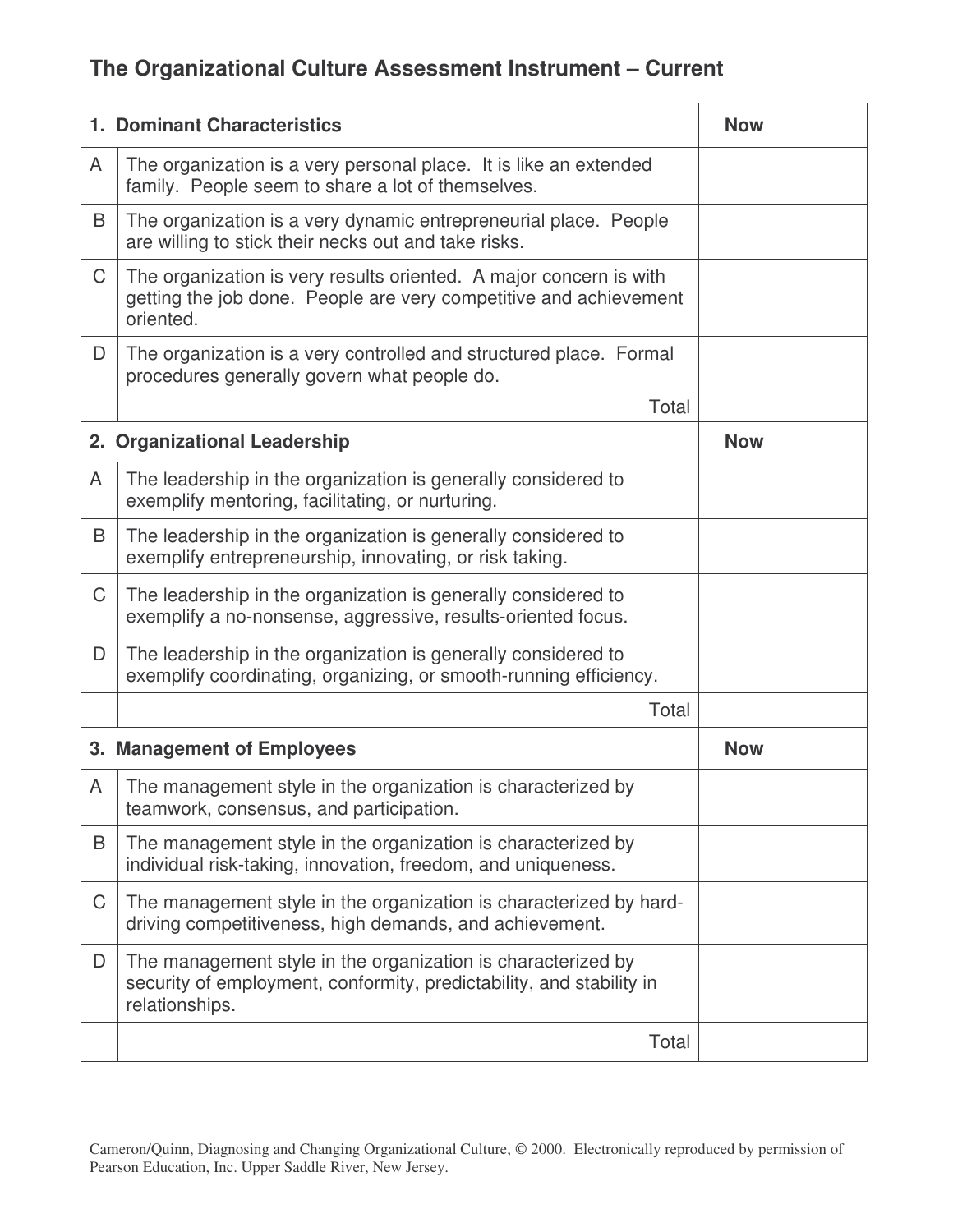|   | 4. Organization Glue                                                                                                                                      | <b>Now</b> |  |
|---|-----------------------------------------------------------------------------------------------------------------------------------------------------------|------------|--|
| A | The glue that holds the organization together is loyalty and mutual trust.<br>Commitment to this organization runs high.                                  |            |  |
| B | The glue that holds the organization together is commitment to<br>innovation and development. There is an emphasis on being on the<br>cutting edge.       |            |  |
| C | The glue that holds the organization together is the emphasis on<br>achievement and goal accomplishment. Aggressiveness and winning<br>are common themes. |            |  |
| D | The glue that holds the organization together is formal rules and<br>policies. Maintaining a smooth-running organization is important.                    |            |  |
|   | Total                                                                                                                                                     |            |  |
|   | 5. Strategic Emphases                                                                                                                                     | <b>Now</b> |  |
| A | The organization emphasizes human development. High trust,<br>openness, and participation persist.                                                        |            |  |
| B | The organization emphasizes acquiring new resources and creating new<br>challenges. Trying new things and prospecting for opportunities are<br>valued.    |            |  |
| C | The organization emphasizes competitive actions and achievement.<br>Hitting stretch targets and winning in the marketplace are dominant.                  |            |  |
| D | The organization emphasizes permanence and stability. Efficiency,<br>control and smooth operations are important.                                         |            |  |
|   | Total                                                                                                                                                     |            |  |
|   | <b>6. Criteria of Success</b>                                                                                                                             | <b>Now</b> |  |
| A | The organization defines success on the basis of the development of<br>human resources, teamwork, employee commitment, and concern for<br>people.         |            |  |
| B | The organization defines success on the basis of having the most<br>unique or newest products. It is a product leader and innovator.                      |            |  |
| C | The organization defines success on the basis of winning in the<br>marketplace and outpacing the competition. Competitive market<br>leadership is key.    |            |  |
| D | The organization defines success on the basis of efficiency.<br>Dependable delivery, smooth scheduling and low-cost production are<br>critical.           |            |  |
|   | Total                                                                                                                                                     |            |  |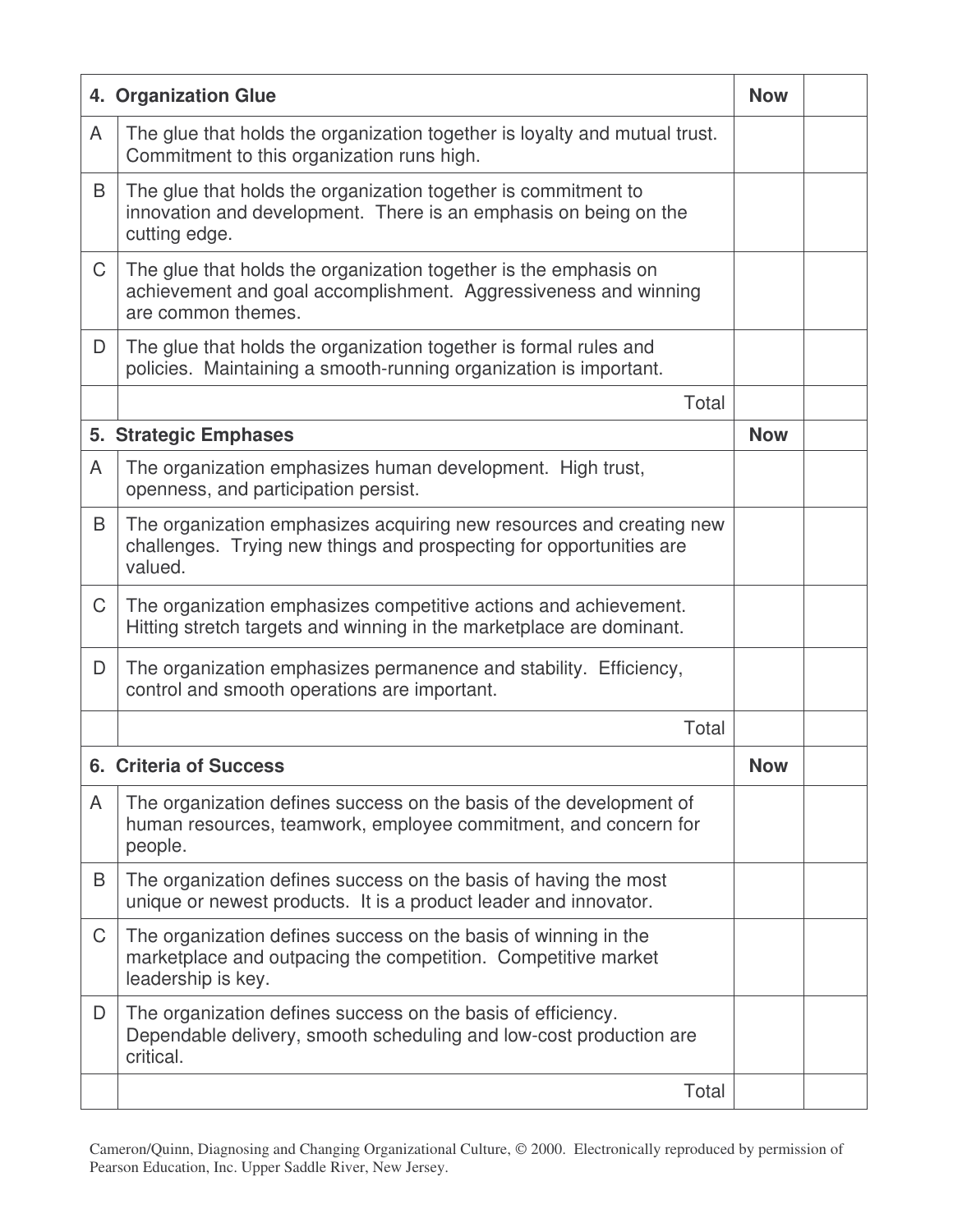# **The Organizational Culture Assessment Instrument – Preferred**

|             | <b>1. Dominant Characteristics</b>                                                                                                                     | <b>Preferred</b> |
|-------------|--------------------------------------------------------------------------------------------------------------------------------------------------------|------------------|
| A           | The organization is a very personal place. It is like an extended<br>family. People seem to share a lot of themselves.                                 |                  |
| B           | The organization is a very dynamic entrepreneurial place.<br>People are willing to stick their necks out and take risks.                               |                  |
| C           | The organization is very results oriented. A major concern is<br>with getting the job done. People are very competitive and<br>achievement oriented.   |                  |
| D           | The organization is a very controlled and structured place.<br>Formal procedures generally govern what people do.                                      |                  |
|             | Total                                                                                                                                                  |                  |
|             | 2. Organizational Leadership                                                                                                                           | <b>Preferred</b> |
| A           | The leadership in the organization is generally considered to<br>exemplify mentoring, facilitating, or nurturing.                                      |                  |
| B           | The leadership in the organization is generally considered to<br>exemplify entrepreneurship, innovating, or risk taking.                               |                  |
| $\mathsf C$ | The leadership in the organization is generally considered to<br>exemplify a no-nonsense, aggressive, results-oriented focus.                          |                  |
| D           | The leadership in the organization is generally considered to<br>exemplify coordinating, organizing, or smooth-running<br>efficiency.                  |                  |
|             | Total                                                                                                                                                  |                  |
|             | 3. Management of Employees                                                                                                                             | <b>Preferred</b> |
| A           | The management style in the organization is characterized by<br>teamwork, consensus, and participation.                                                |                  |
| B           | The management style in the organization is characterized by<br>individual risk-taking, innovation, freedom, and uniqueness.                           |                  |
| C           | The management style in the organization is characterized by<br>hard-driving competitiveness, high demands, and achievement.                           |                  |
| D           | The management style in the organization is characterized by<br>security of employment, conformity, predictability, and stability<br>in relationships. |                  |
|             | Total                                                                                                                                                  |                  |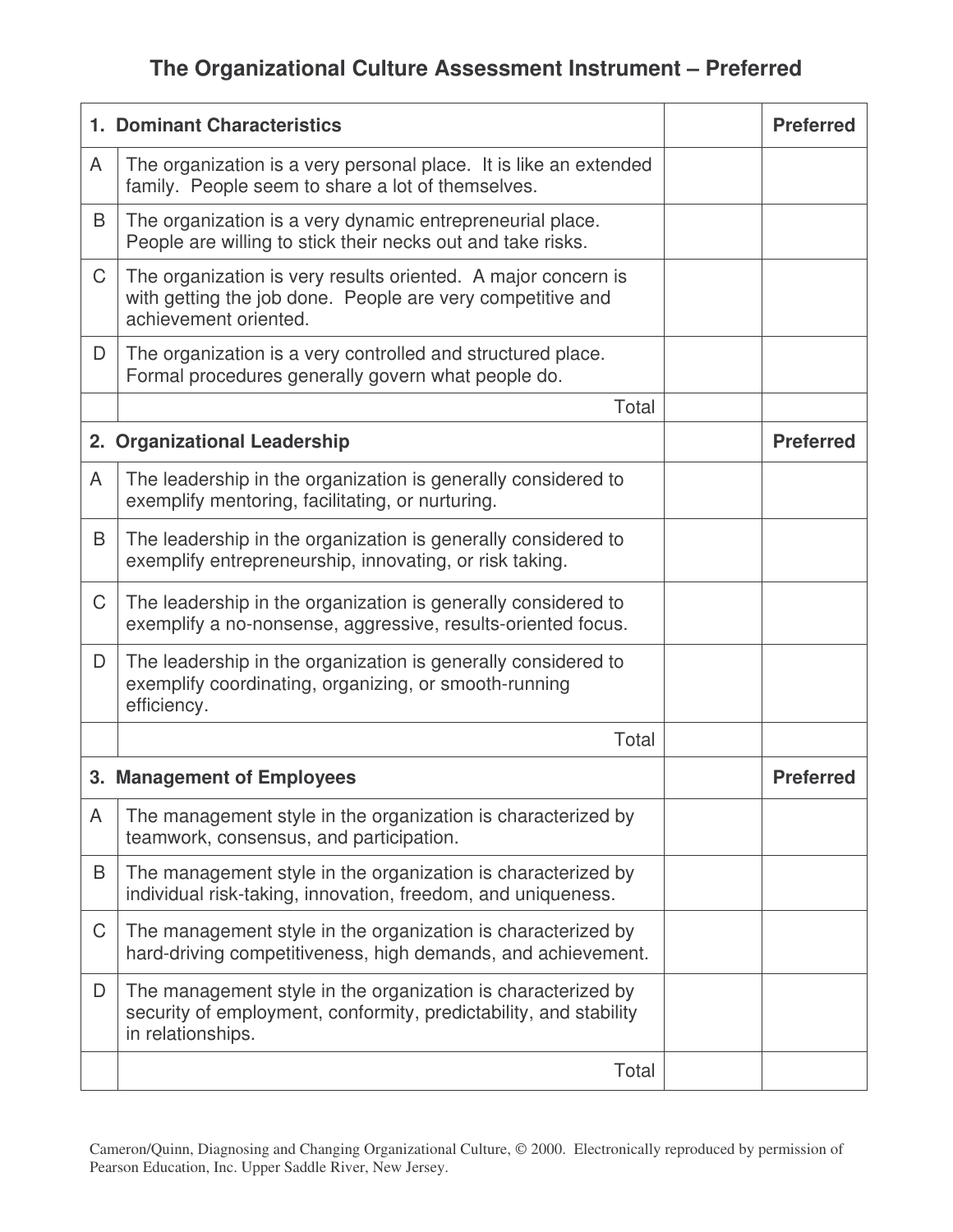|             | 4. Organization Glue                                                                                                                                   | <b>Preferred</b> |
|-------------|--------------------------------------------------------------------------------------------------------------------------------------------------------|------------------|
| A           | The glue that holds the organization together is loyalty and mutual trust.<br>Commitment to this organization runs high.                               |                  |
| B           | The glue that holds the organization together is commitment to innovation and<br>development. There is an emphasis on being on the cutting edge.       |                  |
| $\mathsf C$ | The glue that holds the organization together is the emphasis on achievement<br>and goal accomplishment. Aggressiveness and winning are common themes. |                  |
| D           | The glue that holds the organization together is formal rules and policies.<br>Maintaining a smooth-running organization is important.                 |                  |
|             | Total                                                                                                                                                  |                  |
|             | 5. Strategic Emphases                                                                                                                                  | <b>Preferred</b> |
| A           | The organization emphasizes human development. High trust, openness,<br>and participation persist.                                                     |                  |
| B           | The organization emphasizes acquiring new resources and creating new<br>challenges. Trying new things and prospecting for opportunities are valued.    |                  |
| $\mathsf C$ | The organization emphasizes competitive actions and achievement. Hitting<br>stretch targets and winning in the marketplace are dominant.               |                  |
| D           | The organization emphasizes permanence and stability. Efficiency, control<br>and smooth operations are important.                                      |                  |
|             | Total                                                                                                                                                  |                  |
| 6.          | <b>Criteria of Success</b>                                                                                                                             | <b>Preferred</b> |
| A           | The organization defines success on the basis of the development of human<br>resources, teamwork, employee commitment, and concern for people.         |                  |
| B           | The organization defines success on the basis of having the most unique or<br>newest products. It is a product leader and innovator.                   |                  |
| $\mathsf C$ | The organization defines success on the basis of winning in the marketplace<br>and outpacing the competition. Competitive market leadership is key.    |                  |
| D           | The organization defines success on the basis of efficiency. Dependable<br>delivery, smooth scheduling and low-cost production are critical.           |                  |
|             | Total                                                                                                                                                  |                  |

Cameron/Quinn, Diagnosing and Changing Organizational Culture,  $@$  2000. Electronically reproduced by permission of Pearson Education, Inc. Upper Saddle River, New Jersey.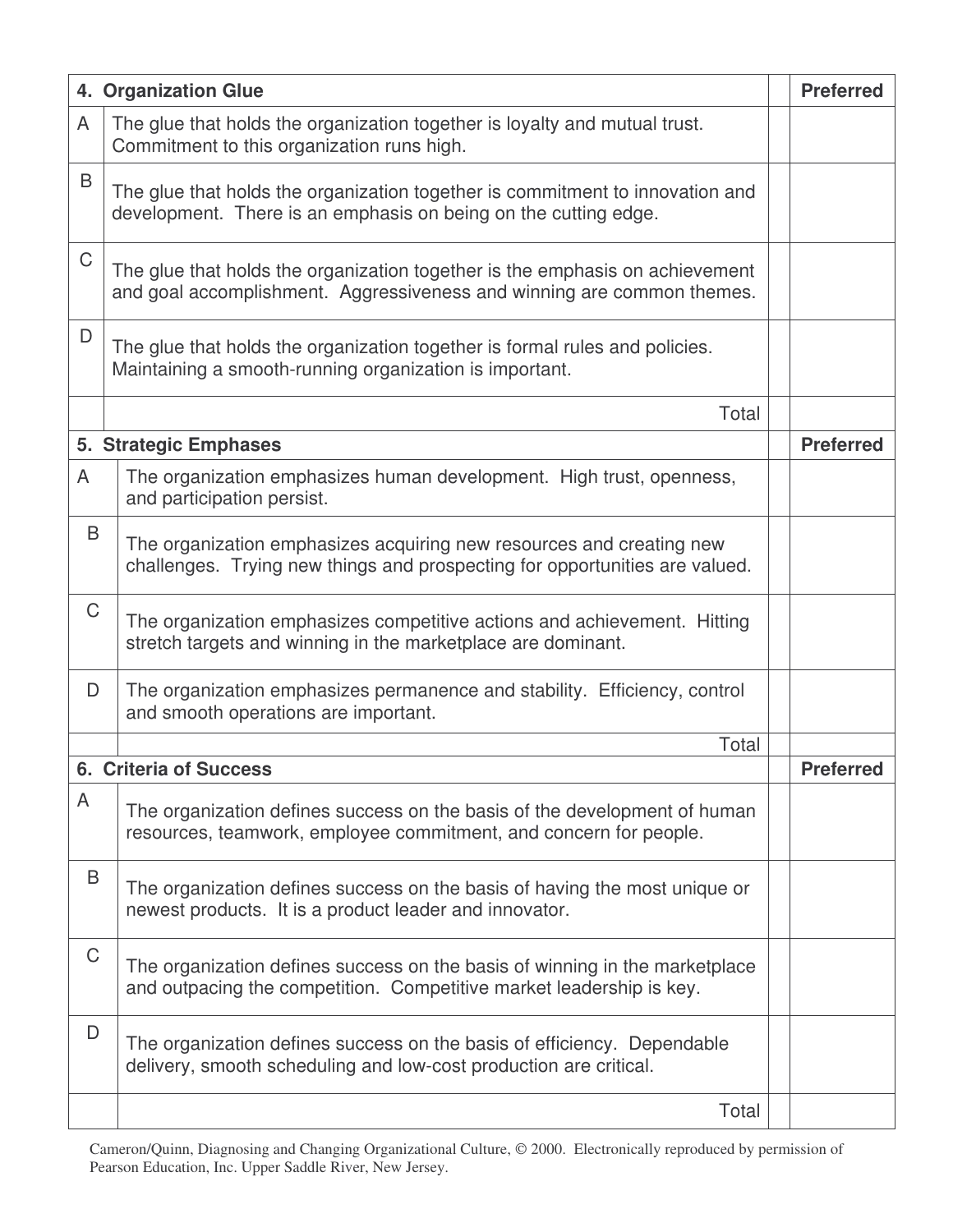### **An Example of How Culture Ratings Might Appear**

| <b>NOW</b> |     |  |  |  |  |
|------------|-----|--|--|--|--|
| А          | 55  |  |  |  |  |
| B          | 20  |  |  |  |  |
| C          | 20  |  |  |  |  |
| D          | 5   |  |  |  |  |
| Total      | 100 |  |  |  |  |

| <b>NOW</b>              |     | <b>PREFERRED</b> |     |
|-------------------------|-----|------------------|-----|
| $\overline{\mathsf{A}}$ | 55  | A                | 35  |
| Β                       | 20  | B                | 30  |
| С                       | 20  |                  | 25  |
|                         | 5   |                  | 10  |
| Total                   | 100 | Total            | 100 |

### **Scoring:**

Scoring the OCAI is very easy. It requires simple arithmetic calculations. The first step is to add together all A responses in the Now column and divide by six. That is, compute an average score for the A alternatives in the Now column. You may use the worksheet on the next page to arrive at these averages. Do this for all of the questions, A, B, C, and D. Once you have done this, transfer your answers to this page in the boxes provided below.

Fill in your answers here from the previous page

|       | <b>NOW</b> | Ρ     |
|-------|------------|-------|
| A     |            |       |
| R     |            |       |
| C     |            | ∍     |
| D     |            |       |
| Total |            | Total |

| <b>NOW</b> | <b>PREFERRED</b> |  |
|------------|------------------|--|
|            |                  |  |
|            |                  |  |
|            | ∩.               |  |
|            |                  |  |
|            | Total            |  |

Cameron/Quinn, Diagnosing and Changing Organizational Culture,  $\odot$  2000. Electronically reproduced by permission of Pearson Education, Inc. Upper Saddle River, New Jersey.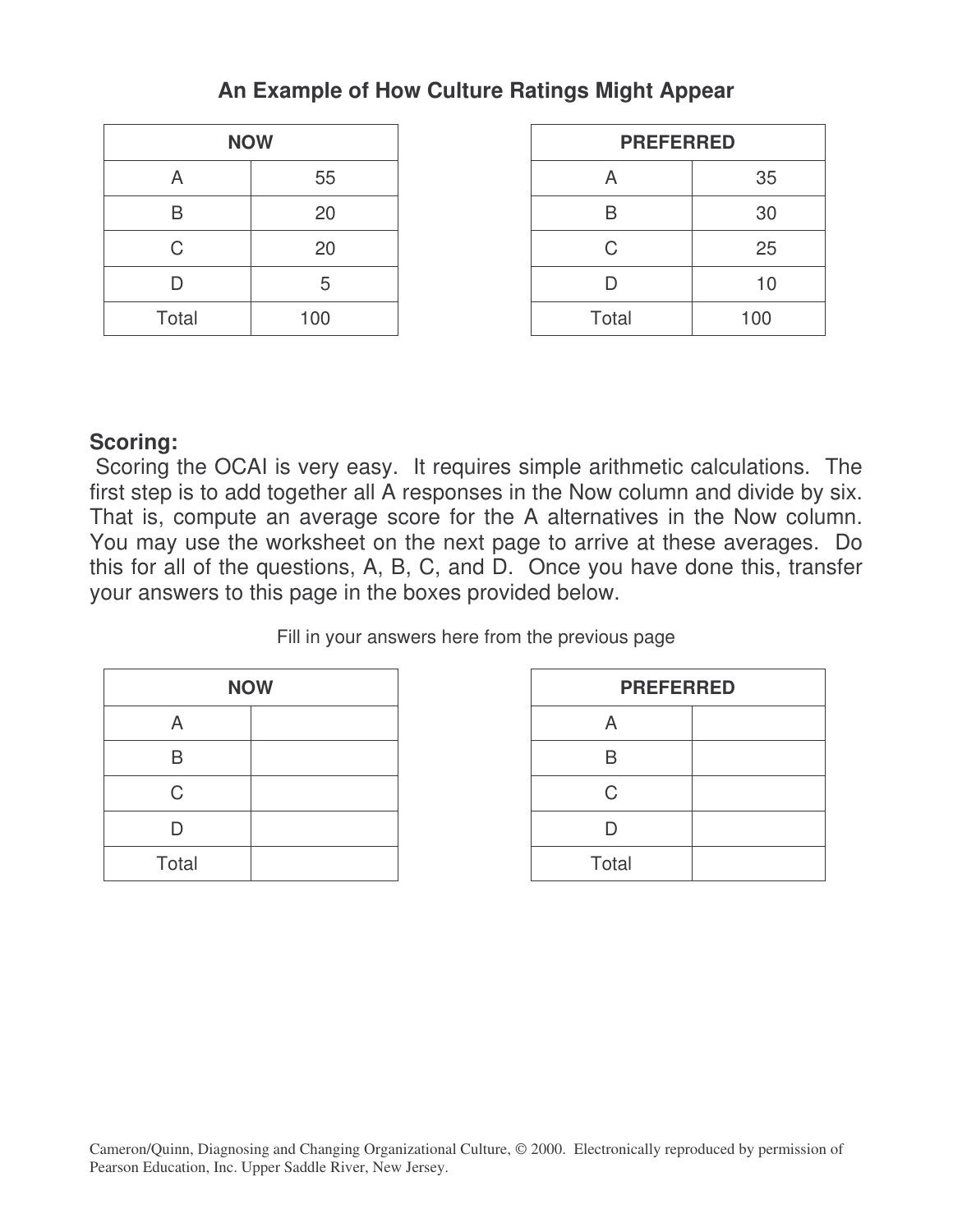# **A Worksheet for Scoring the OCAI**

| <b>NOW Scores</b>             |                            |
|-------------------------------|----------------------------|
| 1A                            | 1B                         |
| 2A                            | 2B                         |
| 3A                            | 3B                         |
| 4A                            | 4B                         |
| 5A                            | 5B                         |
| 6A                            | 6B                         |
| Sum (total of A responses)    | Sum (total of B responses) |
| Average (sum divided by 6)    | Average (sum divided by 6) |
|                               |                            |
| 1 <sup>C</sup>                | 1D                         |
| 2C                            | 2D                         |
| 3C                            | 3D                         |
| 4C                            | 4D                         |
| 5C                            | 5D                         |
| 6C                            | 6D                         |
| Sum (total of C responses)    | Sum (total of D responses) |
| Average (sum divided by 6)    | Average (sum divided by 6) |
|                               |                            |
|                               |                            |
| <b>PREFERRED Scores</b><br>1A | 1B                         |
| 2A                            | 2B                         |
| 3A                            | 3B                         |
| 4A                            | 4B                         |
| 5A                            | 5B                         |
| 6A                            | 6B                         |
| Sum (total of A responses)    | Sum (total of B responses) |
| Average (sum divided by 6)    | Average (sum divided by 6) |
|                               |                            |
| 1 <sup>C</sup>                | 1D                         |
| 2C                            | 2D                         |
| 3C                            | 3D                         |
| 4C                            | 4D                         |
| 5C                            | 5D                         |
| 6C                            | 6D                         |
| Sum (total of C responses)    | Sum (total of D responses) |

Cameron/Quinn, Diagnosing and Changing Organizational Culture,  $@$  2000. Electronically reproduced by permission of Pearson Education, Inc. Upper Saddle River, New Jersey.